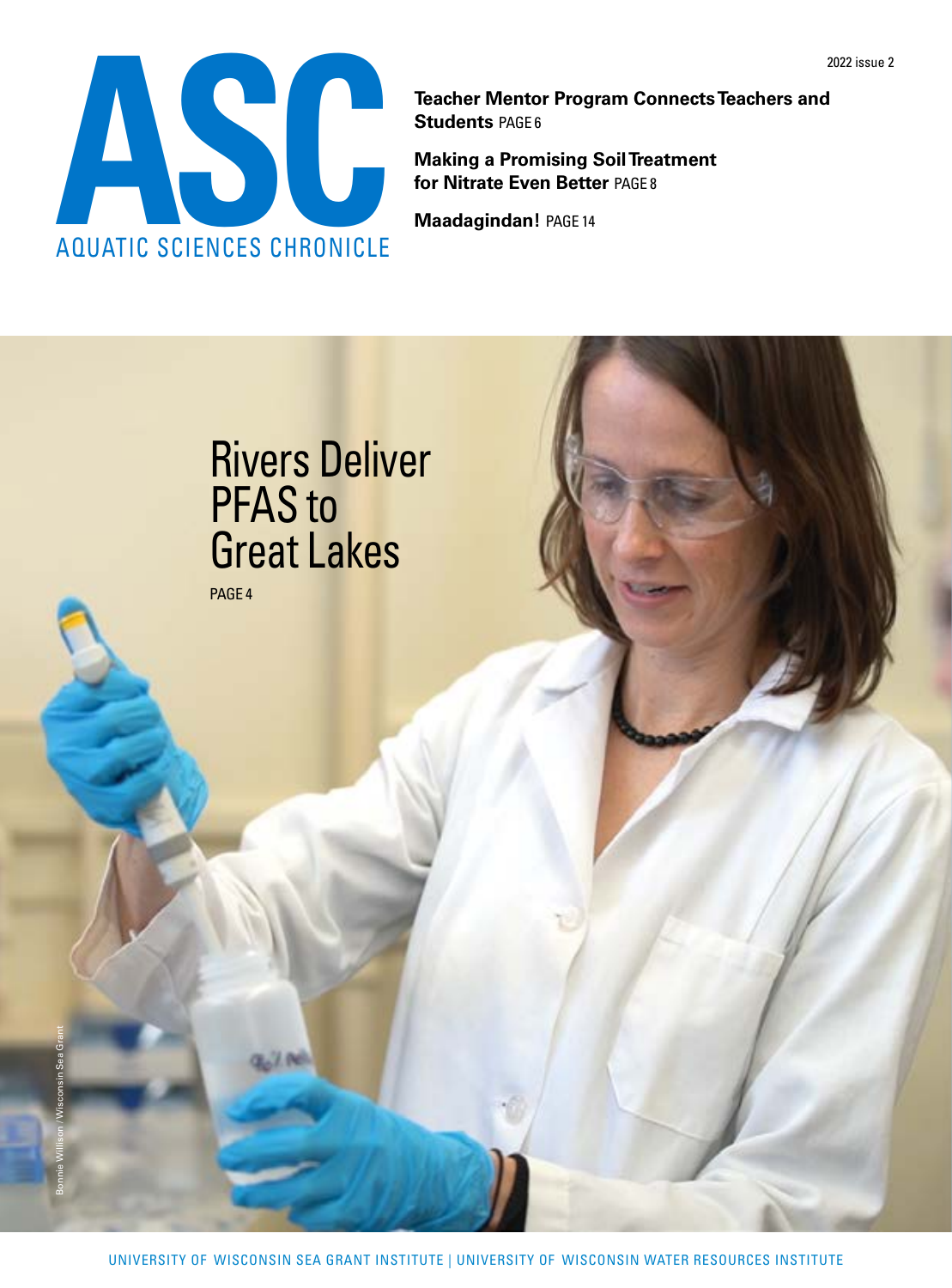#### Aquatic Sciences Chronicle

University of Wisconsin Aquatic Sciences Center 1975 Willow Drive Madison, WI 53706-1177 608-263-3259 Email: **[chronicle@aqua.wisc.edu](mailto:chronicle%40aqua.wisc.edu?subject=)** Web: **[seagrant.wisc.edu](mailto:seagrant.wisc.edu?subject=Chronicle)**, **[wri.wisc.edu](mailto:wri.wisc.edu?subject=Chronicle)**

The Aquatic Sciences Center is the administrative home of the University of Wisconsin Sea Grant Institute and the University of Wisconsin Water Resources Institute.

**ASSISTANT DIRECTOR FOR COMMUNICATIONS** Moira Harrington

**EDITOR** Elizabeth A. White

**WRITERS** Moira Harrington, Anne Moser, Elizabeth White and Marie Zhuikov

**ART DIRECTOR**  Yael Gen

**DESIGNER**  Yael Gen

**CIRCULATION MANAGER** Linda Campbell

The University of Wisconsin Sea Grant Institute is part of a national network of 34 universitybased programs funded through the National Sea Grant College Program, National Oceanic & Atmospheric Administration, U.S. Department of Commerce, and through matching contributions from participating states and the private sector.

The University of Wisconsin Water Resources Institute is one of 54 Water Resources Research Institutes nationwide authorized by the federal Water Resources Research Act and administered through the U.S. Geological Survey.

#### **SUBSCRIBE**

Email **chronicle@aqua.wisc.edu** to request a free subscription to the "Aquatic Sciences Chronicle," a quarterly publication. Please specify whether you prefer a mailed print edition or electronic delivery.

#### **GET ASC NEWS ALERTS BY EMAIL**

Sign up to receive email notices about ASC news at the sign up for enews link from the News tab on **seagrant.wisc.edu** or **wri.wisc.edu.**

#### **MAKE A GIFT**

Support the University of Wisconsin Sea Grant and Water Resources institutes by making a financial gift at **[go.wisc.edu/9i2ix3](https://go.wisc.edu/9i2ix3)**





#### **FEATUREDWEBSITE**

### Online shipwreck game educates players

**pbswisconsineducation.org/emerald**

A free online video game for children about a Great Lakes shipwreck is now available. "The Legend of the Lost Emerald" is a point-and-click adventure game designed for players grades 4-6. It was developed by the University of Wisconsin-Madison's Field Day Lab in partnership with Wisconsin Sea Grant, PBS Wisconsin Education and the Wisconsin Historical Society. Teacher fellows offered insights at every step of the game's development. Funding was provided by PBS Wisconsin Education with additional help from the Wisconsin Coastal Management Program and Sea Grant.



Players must use critical thinking and historical inquiry skills to find the wreck as they step into the shoes of Jules, a maritime archaeologist, with help from a cast of diverse family members. Players dive underwater to gather clues, build evidence and uncover the real treasure – stories of shipwrecks inspired by Great Lakes history. It takes two classroom sessions to complete (about two hours).

"The goal of the game is to connect students with the maritime history in their own state  $-$  to go beyond the story of the Titanic," said Anne Moser, senior special librarian and education coordinator for Wisconsin Sea Grant. "It includes topics like lake ecology, maritime archaeology, trade and commerce."—MEZ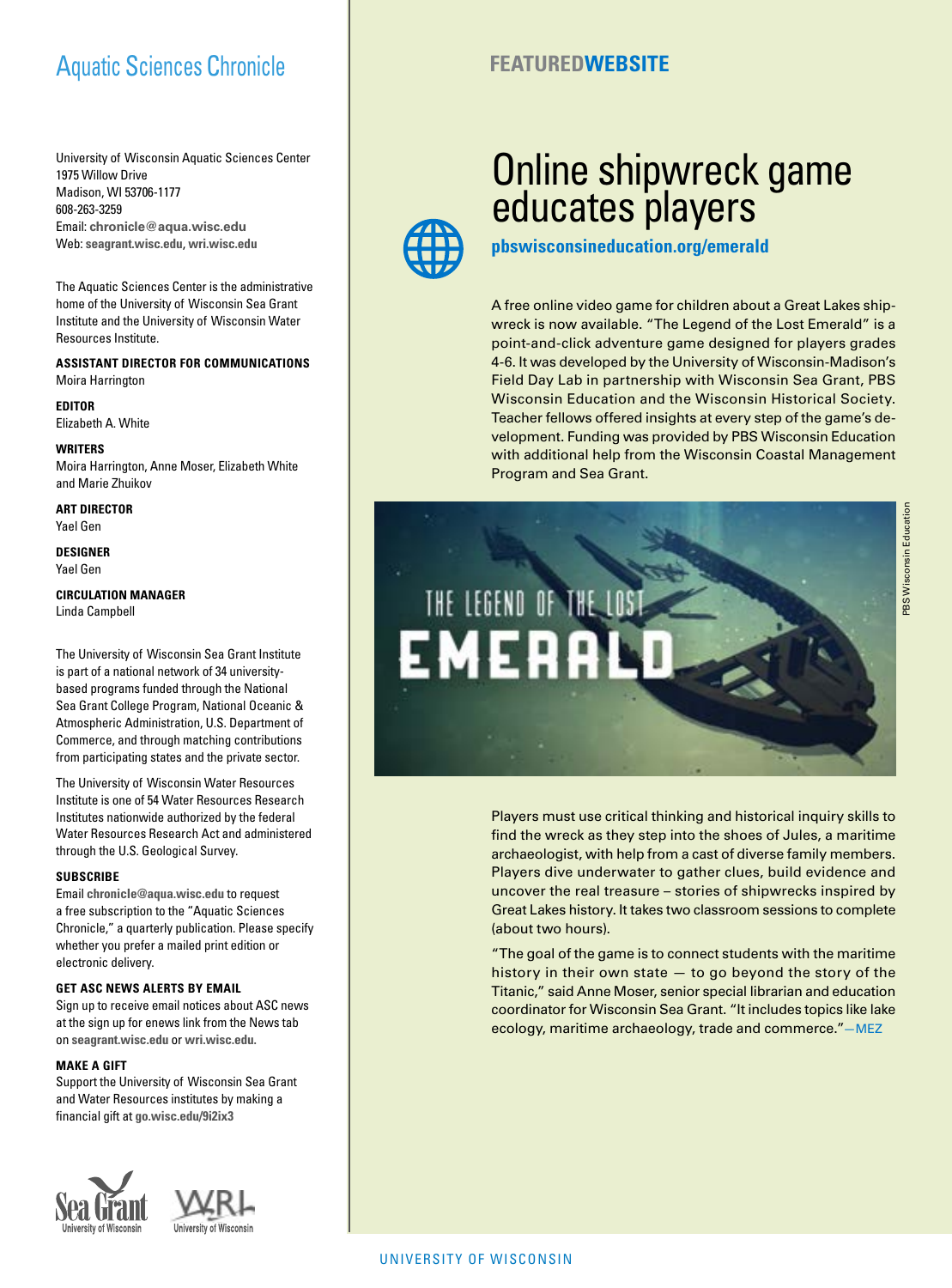### **"Introduced" podcast wins national award**

The Association of Natural Resource Extension Professionals (ANREP) recently announced the winners of its 2022 national awards competition. Bonnie Willison, digital storyteller; Sydney Widell, a University of Wisconsin-Madison graduate student in freshwater and marines sciences and formerly an undergraduate employee of Sea Grant; Titus Seilheimer, fisheries specialist; and Tim Campbell, aquatic invasive species specialist, won a gold award for their work on the podcast series "Introduced."

"Introduced" spans two seasons with 18 episodes that explore stories of aquatic invasive species in Wisconsin, like rusty crayfish, purple loosestrife and spiny waterfleas.

some AIS topics and highlight voices and stories that could help us understand the complexity of those issues," Campbell said. He appears in seven episodes and provided overall consultation on the series.

Seilheimer, too, welcomed the opportunity to participate — offering advice on the podcast series' direction and featuring in four episodes. "Podcasts are an innovative way to reach all kinds of audiences with the kind of prevention messages we want to share. Everyone can play a role in conserving our natural environments."

Co-hosts Willison and Widell interviewed more than 60 people for the series. The guests included **Sydney Widell, left, and Bonnie Willison, creators and co-hosts of the "Introduced" podcast. For "Introduced" and other Sea Grant podcasts, go to [seagrant.](https://seagrant.wisc.edu/audio) [wisc.edu/audio.](https://seagrant.wisc.edu/audio)**







"Creating this podcast was personally satisfying. It was the first time I'd done podcasting and the easy on-air rapport I had with Sydney made it all the more rewarding," Willison said. "We learned a lot about the changes that invasive species bring to our cherished lakes, streams and wetlands, and we talked to many inspiring people who are devoted to protecting our waters."

Willison also credits Campbell and Seilheimer for making the podcast so effective and educational.

"When I heard Bonnie was going to lend her considerable talents to a new podcast series and that series would focus on aquatic invasive species, I was excited for the opportunity to dive deeper into

resource managers, recreational fishers and researchers, as well as people from nongovernmental organizations and private businesses.

The ANREP awards honor natural resource programs and people. The organization is a national association for cooperative extension service professionals working in environmental education, fisheries, forestry, wood sciences, range, recreation, waste management, water, wildlife, energy and related disciplines at the county, area, state or national level.

Listen to the series at **go.wisc.edu/91007i**—MH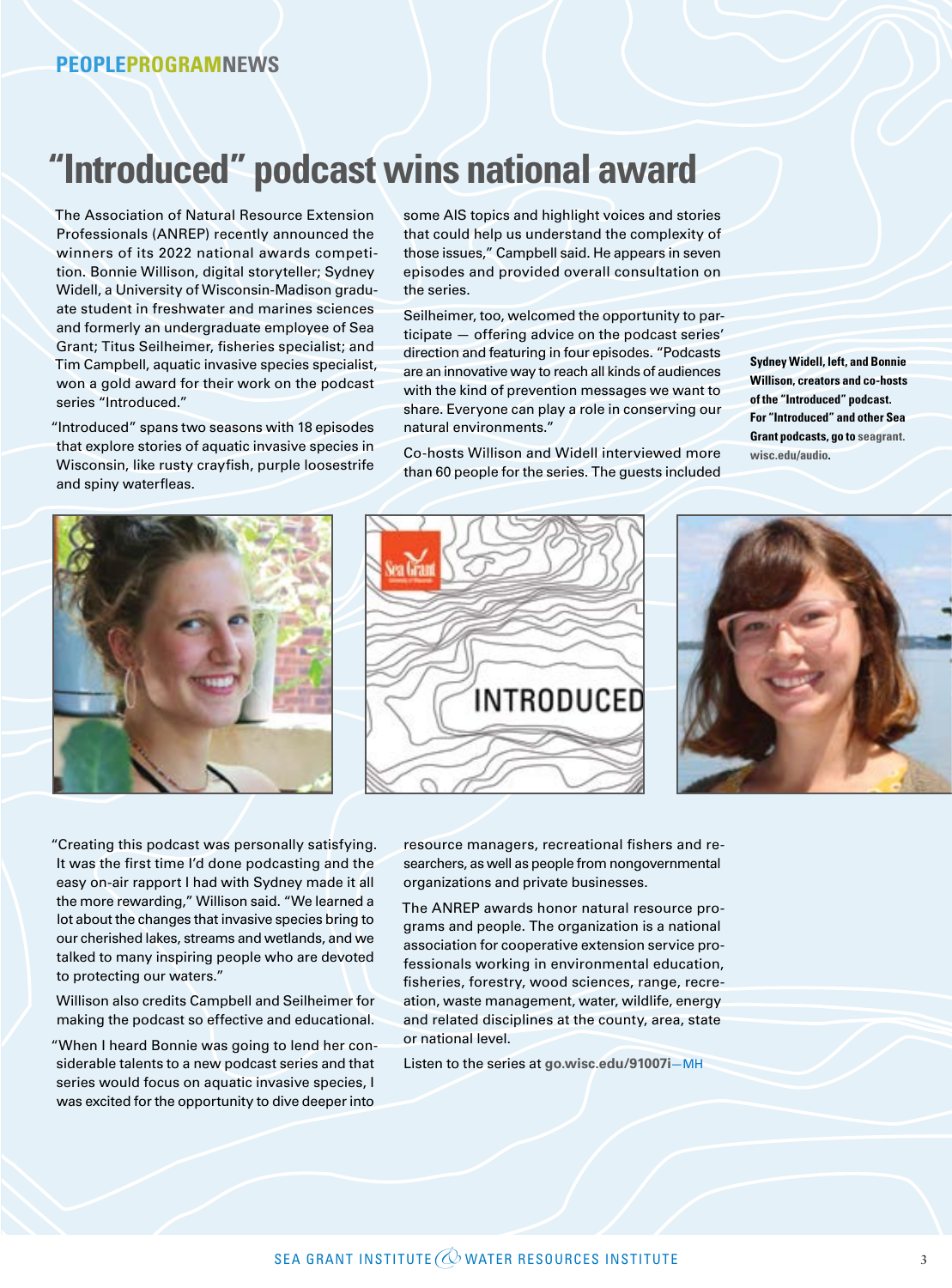<span id="page-3-0"></span>**Christy Remucal on right, UW-Madison Department of Civil and Environmental Engineering, with Sarah Balgooyen, postdoctoral co-investigator.** 

# **Rivers Deliver PFAS to Great Lakes**

**THE WATER ISS THE WATER THE WATER CONTROVER SET AND MANUTE CONTROLLED A CONTROLLED A CONTROLLED IN THE FIRST STATE OF THE STATE OF THE STATE OF THE STATE OF THE STATE OF THE STATE OF THE STATE OF THE STATE OF THE STATE OF** water, the Great Lakes, provides drinking water to more than 40 million people in the U.S. and Canada.

Bonnie Willison / Wisconsin Sea Grant

University of Wisconsin-Madison College of Engineering have demonstrated that tributary rivers feeding Lake Michigan play an important role in bringing the human-made group of chemicals known as per- and polyfluoroalkyl substances (PFAS) to the Great Lakes system.

Christy Remucal with the Department of Civil and Environmental Engineering and postdoctoral coinvestigator Sarah Balgooyen quantified 10 PFAS chemicals known as perfluoroalkyl acids (PFAAs), in the water and sediment of 41 tributaries to Green Bay of Lake Michigan.

The study was published in the Feb. 10, 2022, edition of the [ACS ES&T Water Journal](https://pubs.acs.org/doi/full/10.1021/acsestwater.1c00348). It was funded by a grant from the Wisconsin Sea Grant College Program.

"Tributary PFAS loading to the Great Lakes is poorly understood," Remucal said. "The role of sediments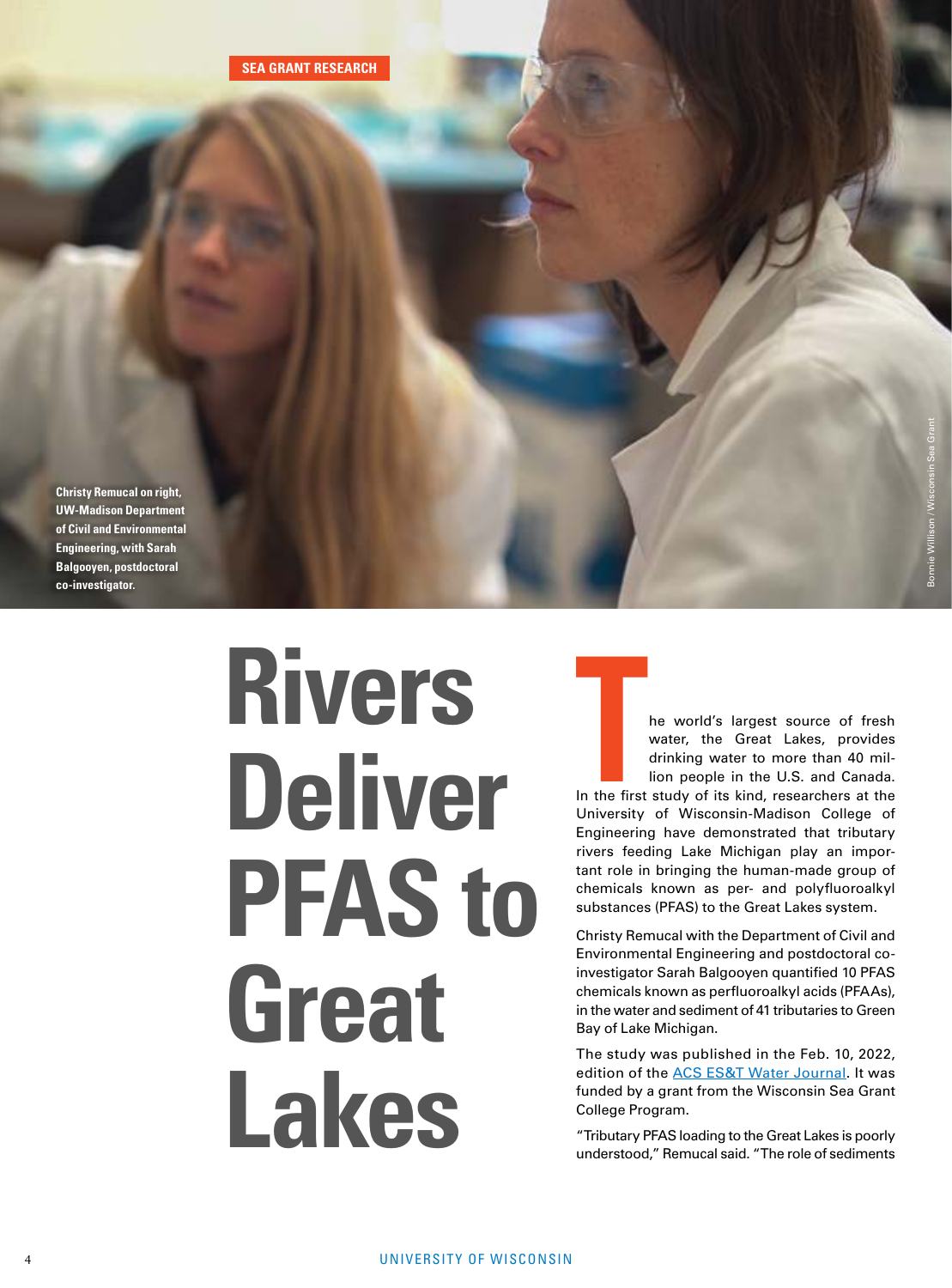Our study is bringing some much-needed answers to all of the Great Lakes communities because it's an interconnected water system.



as a PFAS source or sink is also largely unknown. Our study is bringing some much-needed answers to not only the people who live around the bay of Green Bay, but also to all of the Great Lakes communities because it's an interconnected water system. These findings could also be extrapolated to understand the conditions surrounding thousands of other tributaries that flow into the five lakes."

PFAAs are found in common household items like cookware, cleaning agents and fabric treated with repellants, as well as in firefighting foams. In the study area, the Fox, Menominee and Peshtigo rivers contribute two-thirds of the total tributary PFAA loading to Green Bay despite their relatively low concentrations and despite the current regulatory focus on sites with high PFAA concentrations. The sources of the chemicals in the study tributaries are likely linked to a firefighting foam manufacturer, other industrial activity and airports, which use firefighting foam on runways.

In addition to the tributary discharge, the work showed that tributary sediments can contribute to

PFAA concentrations via a releasing process known as desorption. Contaminated riverbed sediments may act as a PFAA source even if water concentrations are reduced by pollution mitigation.

"Understandably, there is a heightened interest in the levels of PFAS in drinking water. PFAS have been linked to a number of ill human health effects, including cancer," Balgooyen said. "I'm grateful for the opportunity to share my research. It certainly leads to a clearer understanding and, hopefully, can provide some guidance on contamination cleanup."

The research will also inform the Wisconsin PFAS Action Council, of which Remucal is a member as the University of Wisconsin System representative. She is joined by representatives from 17 state agencies. The group has identified eight PFAS priority themes, including one on sampling and one on research and knowledge.

Online resources include a recorded talk about PFAS at **[go.wisc.edu/c39324](https://go.wisc.edu/c39324)** and a video about this project at **[go.wisc.edu/7d9p9c](https://go.wisc.edu/7d9p9c).** —MH

**Sarah Balgooyen in the lab. Remucal and Balgooyen tested the water and sediment of 41 tributaries to Green Bay, Lake Michigan.**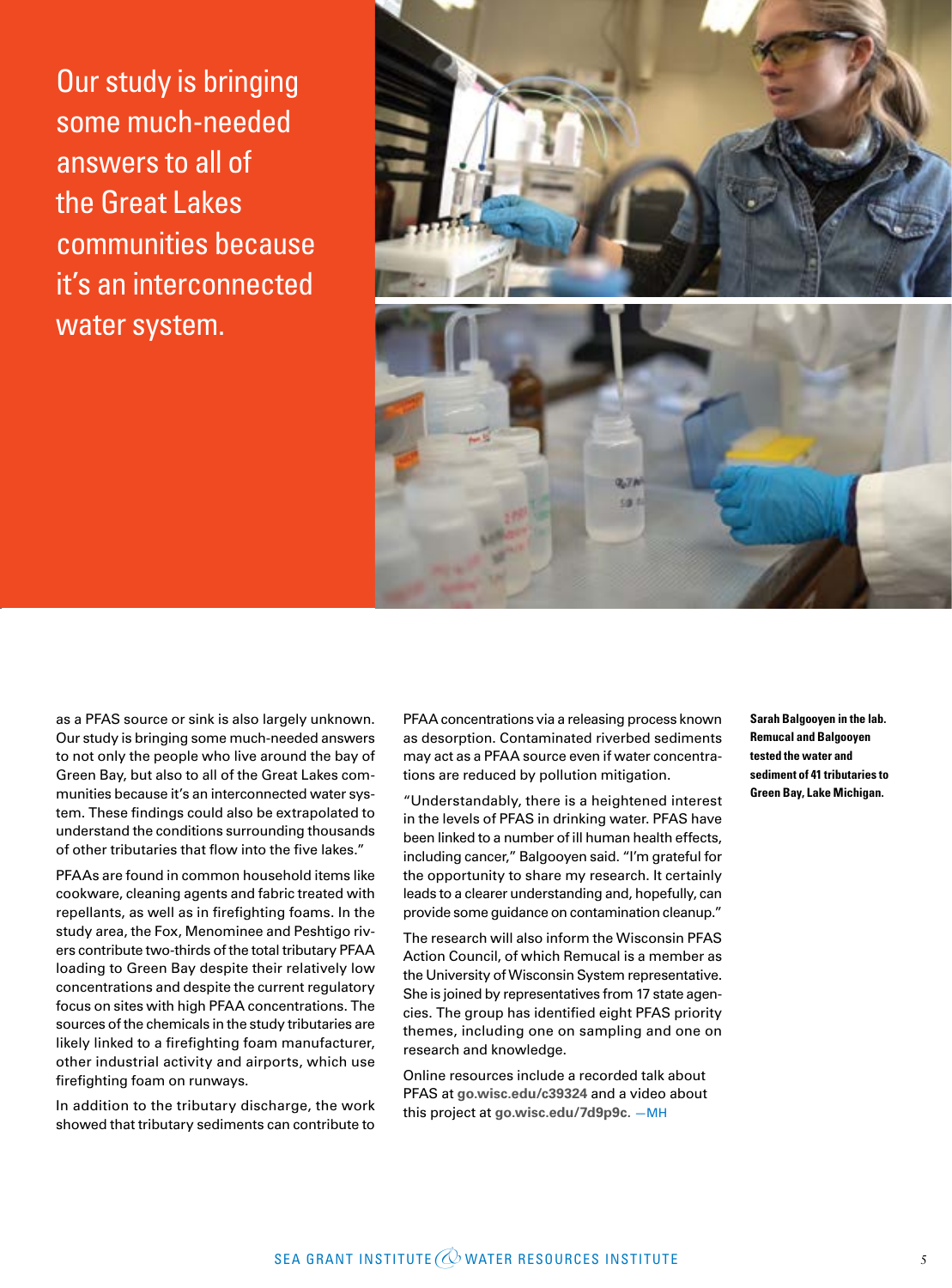# **Thinking Through the Lens of the Great Lakes**

Teacher mentor program connects teachers and students

#### **Any time you have a shared outdoor experience it helps build relationships and a positive sense of community.**

Teachers with a passion for the Great Lakes are sharing their expertise with other teachers across the region in a program that benefits the educators and their students. The mentor program, organized by the Center for Great Lakes Literacy (CGLL), is funded through the Great Lakes Restoration Initiative.

Wisconsin is home to five teacher mentor/mentee pairs. They're organized by Anne Moser, senior special librarian and education coordinator for Wisconsin Sea Grant. She explained that this is the first formal year of the program and that it's growing.

"The teachers we chose for mentoring are really dynamic Great Lakes ed ucators," Moser said. "They're so committed to bringing place-based education to their students and then sharing that love for Great Lakes literacy with either colleagues in their school or with their wider community."

The mentors were cho sen from a pool of teach ers who had participated in past CGLL programs. Moser explained these teachers are always, "thinking through the lens of the Great Lakes. Whatever they're teaching, they're drawing on their knowledge of the watershed."

The program kicked off in June 2021 with a two-day workshop where the mentors and mentees got to know each other better and plan which activities they wanted to work on. A check-in this past fall in cluded a professional learning opportunity, featuring a presentation by Jackson Parr, the J. Philip Keillor Flood Resilience-Wisconsin Sea Grant Fellow who is working with communities on flooding issues. In January of 2022, the teachers were introduced to the Watershed Game, an interactive, educational tool that helps people understand the connection between land use and water quality.

One of the mentors is Kelly Koller, technology in tegration specialist at Bay View Middle School in Green Bay. She actually has two mentees: Mona Forbes, an eighth-grade science teacher, and Chandra Johnson, a special education teacher.

Koller first became involved in mentoring when she applied to one of the CGLL summer professional learning workshops aboard the Denis Sullivan sailing ship in 2019. That experience showed her the value

> of such relationships. For her current men toring connection, she's working with Forbes and Johnson to provide their students with opportuni ties like raising brown trout in the school library and growing wild rice plants.

> > Koller works in the li brary and thought the fish would be a great addition. "We didn't have any pieces of stu dent engagement that were living. Everything is books and decorations, and I thought fish would be an addition that would capture students' interest."

Koller organized the fish rearing through [Trout in the Classroom](https://www.troutintheclassroom.org/), a program offered by Trout Unlimited. By raising the fish from egg stage to adult, the students gain knowledge about the fish and the environment where they live. The goal is to release the trout into a local stream, under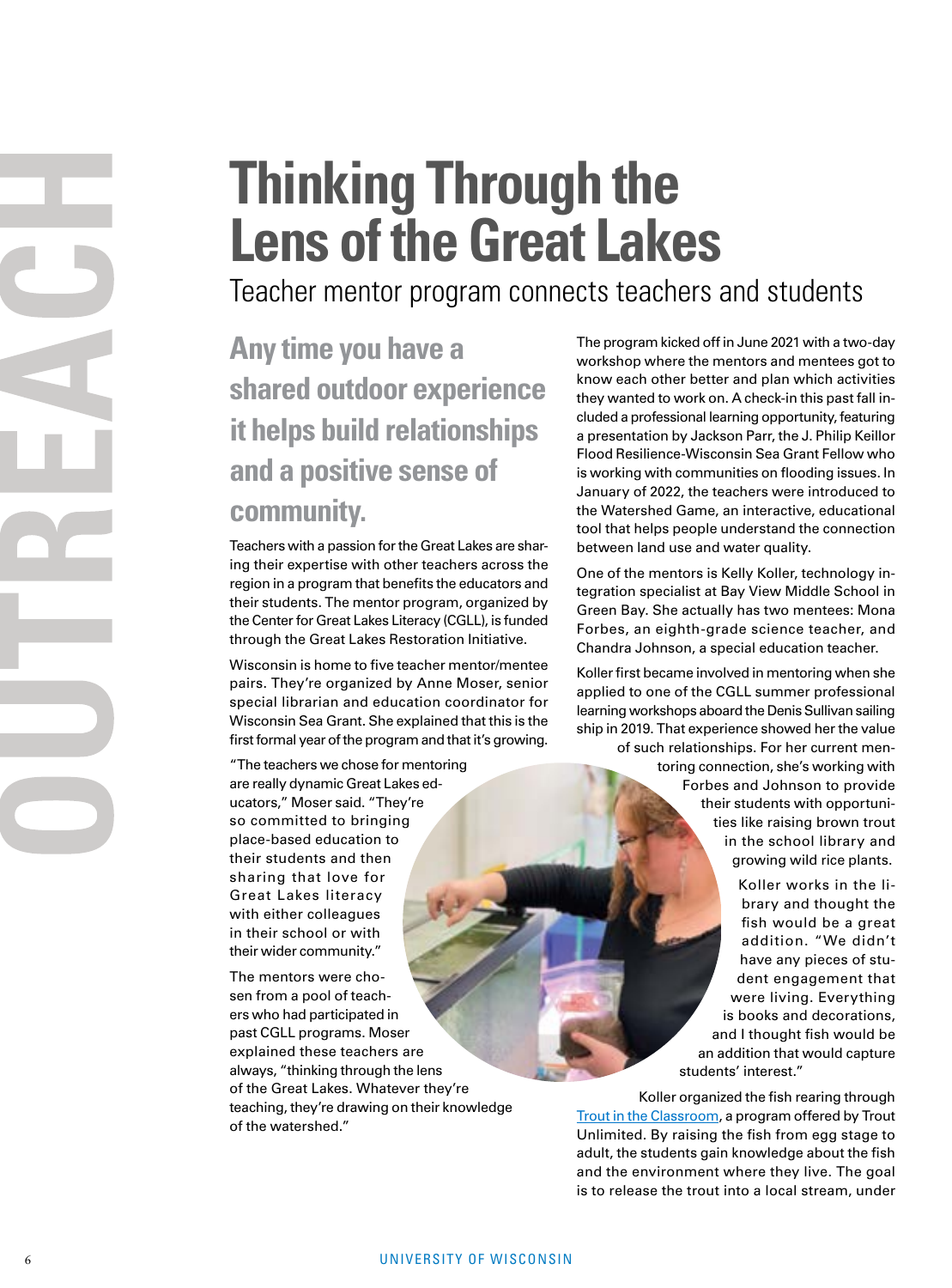the guidance of the Wisconsin Department of Natural Resources.

The wild rice project is being done in conjunction with the University of Wisconsin-Green Bay, which provided the seeds and equipment. The goal is to plant the rice in a wetland the university is working to restore.

Koller explained she did the heavy lifting to get the projects started so that the weight of organizing didn't all fall on the mentee teacher's shoulders, since they had enough challenges already teaching during a pandemic. To orient Johnson's students to the fish's environment, she organized a boat trip on Green Bay, Lake Michigan, through Hands on Deck, a local nonprofit.

"So, even before the students started putting together our trout tank and receiving the trout eggs, they were learning about the Great Lakes through being on one of them. Any time you have a shared outdoor experience it helps build relationships and a positive sense of community," Koller said.

After navigating two months of start-up challenges, Koller received the agency permissions needed to house the tank. Johnson's students set up the tank and then Forbes's students took over once the eggs arrived. Three middle schoolers have shown impressive dedication: Mercades Bryfczynski, Sandra Thompson and Emily Jarmuskiewicz.

"They do all the water measurements on their own. They take the pH level, the ammonia level, they change out water daily. They've been just wonderful about the caretaking involved with the trout and seeing them grow," Koller said.

Despite a rough start one weekend after the automatic feeder malfunctioned and a third of the larval trout died, the students said the experience of caring for the fish has made them more interested in nature.

"I've been having a little bit more fun in science, learning about the fish," said Bryfczynski. She also

said that seeing the tank sparks interest from other students in the library. "We've had people come in and ask us questions about the fish, like how big they're going to get or how old they're going

to live, and what we do with the tank." Jarmuskiewicz said that learning about the fish's life cycle has sparked her interest in biology. Thompson has also enjoyed watching the fish grow under their care.

When asked if they are excited to release the fish into the wild, the girls all replied with a resounding, "Yes!"

"We hope that they'll be healthy because they grew up healthy with us, and that they'll stay healthy in the river once we release them," Bryfczynski said.

At the end of the school year, Moser said the mentor/mentees and their students will gather together for a student showcase. This will offer the students an opportunity to present their project and receive feedback from other students across Wisconsin and Minnesota. In summer, mentor/mentee pairs will be invited to their own summit where they can provide the CGLL network feedback about their experiences. The goal of both events is to build a community of educators passionate about Great Lakes literacy and to build a community of youth who will be future stewards of the Great Lakes watershed.

"It's been an exciting year, even as we have had to navigate the challenges of a global pandemic. To work with such passionate and resilient educators has been a gift," Moser said.

A new mentor/mentee cohort will be formed in the fall of 2022. Please contact Anne Moser at [akmoser@aqua.wisc.edu](mailto:akmoser%40aqua.wisc.edu?subject=Mentor%20connection) if you are interested in learning more. — MEZ

**A student at Bay View Middle School in Green Bay feeds young brown trout (opposite page). The trout live in their tank in the library of the middle school (top), and a student tends to the wild rice (bottom).**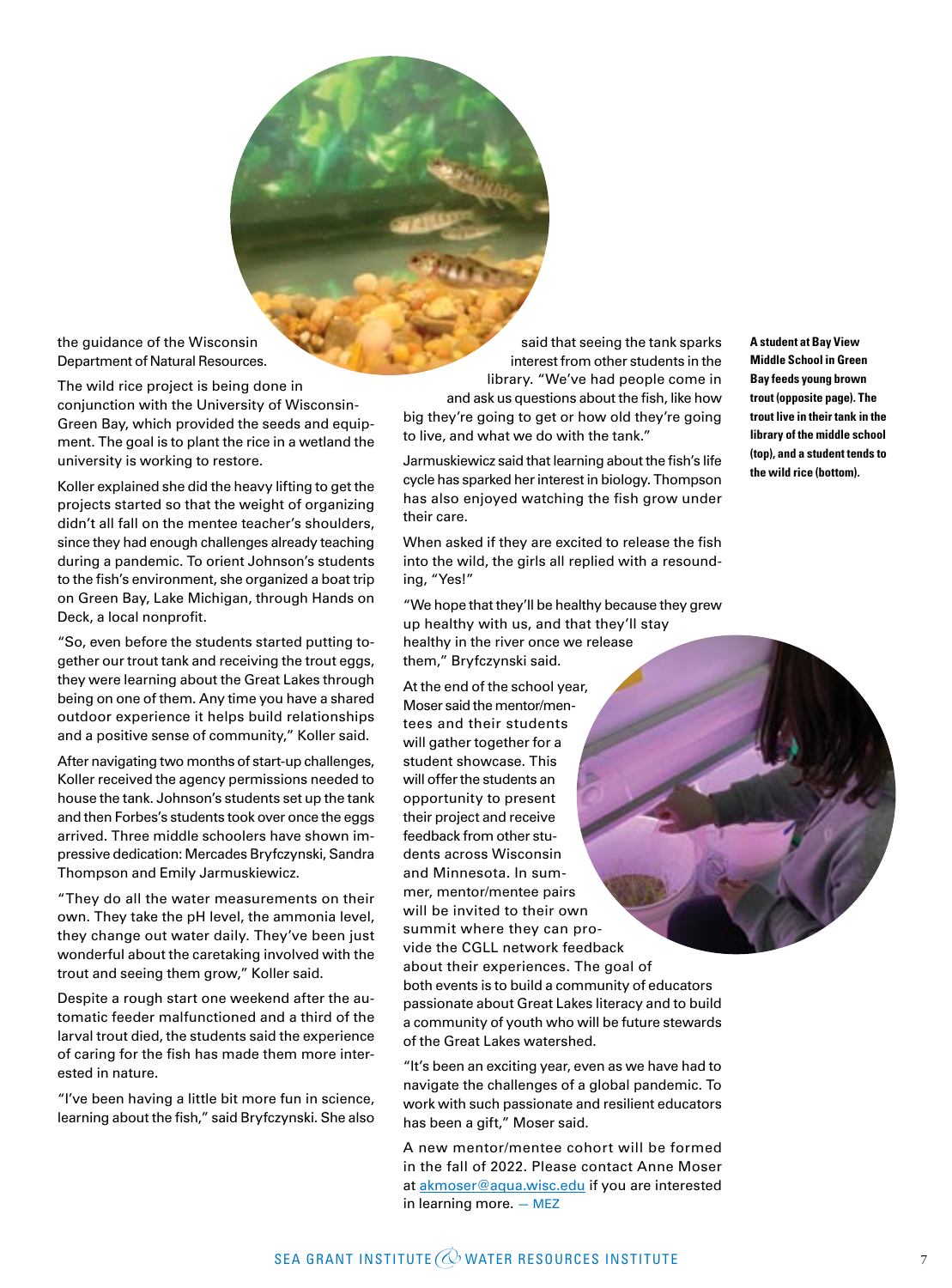

# **Making a Promising Soil Treatment for Nitrate Even Better**

Applying biochar to vegetative treatment areas could reduce nitrate contamination by more than 40%.

**Hardwood, left, sand corn stover pellet biochar.**

oe Sanford with the University of<br>Wisconsin-Platteville has spent his<br>academic career getting his hands<br>dirty. The assistant professor of soil<br>and crop science has been studying uses for bio-Wisconsin-Platteville has spent his academic career getting his hands dirty. The assistant professor of soil and crop science has been studying uses for biochar, a form of charcoal that's made by burning wood and plant byproducts (pine chips or dried corn plants) under low oxygen conditions.

For his new project, funded by the University of Wisconsin Water Resources Institute, Sanford is building on findings in scientific literature and his

own research in the field at the U.S. Dairy Forage Research Center at Prairie du Sac. He found that biochar, when used to amend the soil, offered a 40% reduction in the amount of nitrogen in water runoff from corn silage bunkers used on farms for storage. (The silage is used to feed animals during winter.) Farmers typically treat silage bunker runoff by letting it flow through strips of vegetation that promote infiltration into the soil. These are called vegetative treatment areas (VTA). The biochar is added to the soil of these VTAs. Sanford is studying ways to make this 40% reduction even better.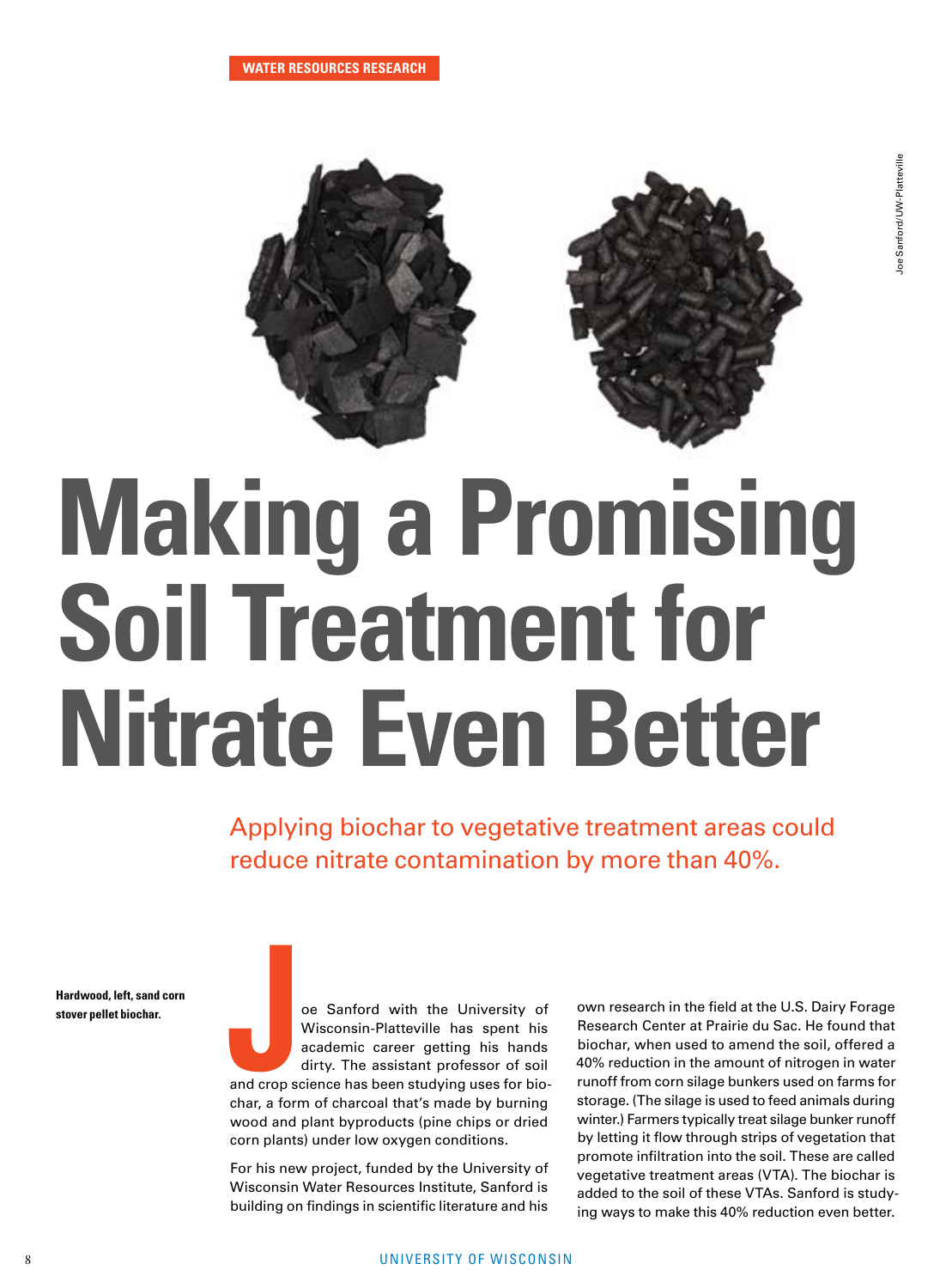Nitrate is the most common pollutant in private wells in Wisconsin, with 10% of wells statewide reporting concentrations that exceed Environmental Protection Agency standards. The percentage of polluted wells rises threefold in highly agricultural parts of the state. Nitrate contamination in groundwater is a major concern in rural communities and poses a significant human health risk — it can cause blue baby syndrome (methemoglobinemia), for example.

Sanford found a farmer willing to help him with his two-year project, which is called "Assessment of biochar application to reduce nitrate leaching through agricultural vegetative treatment areas." Whenever it rains, Sanford goes to the farm and collects some silage bunker runoff.

He brings it back to the lab and then applies the runoff to columns of soil 65 cm tall that have had biochar incorporated into them at different depths. Sanford and his team collect the leachate that runs through the fiberglass mesh at the bottom of the soil columns and analyze it for nitrogen concentration. He plans to apply runoff water to the soil columns every two weeks for a total of 60 weeks.

"Our idea when we began the project was how to apply biochar to the surface of these vegetative treatment systems so that farmers could just come along with some sort of tillage equipment to incorporate it into the soil and reseed the area," Sanford said. "The different depths we're looking at are actually different tillage equipment depths. You have a shallow tillage (15 cm) and then a deeper conventional tillage (30 cm)."

Another thing Sanford is looking at is whether the type of biomass used to make the biochar makes a difference. He'll be comparing the use of biochar made from hardwood waste and corn waste (corn stover). He'll also evaluate the nitrate leaching differences between biochar produced at high and low temperatures.

How long might the beneficial effects of biochar in the soil last? Sanford said biochar should work for "a considerable amount of time." But he'd like to investigate that further in a different study. "Can we just reapply and re-till it in or do we need to remove the soil and bring in new material?"

Sanford said many farmers who have spent time and effort to install VTAs will be interested in the study's results. The findings could also be applicable for other systems where nitrogen leachate causes concerns, such as septic systems. He also said it could possibly treat runoff laden with PFAS.

Planned outreach products for this project include a fact sheet and presentations. "The goal is to put together some material on paper that's directed toward agricultural producers on how they could possibly use this and also to give some presentations to sustainability groups around the state on our results so that they have an idea of what their options are and what we're up to," Sanford said.—MEZ

**Experimental soil columns (below). These 65-cm columns of soil have biochar incorporated at different depths.**

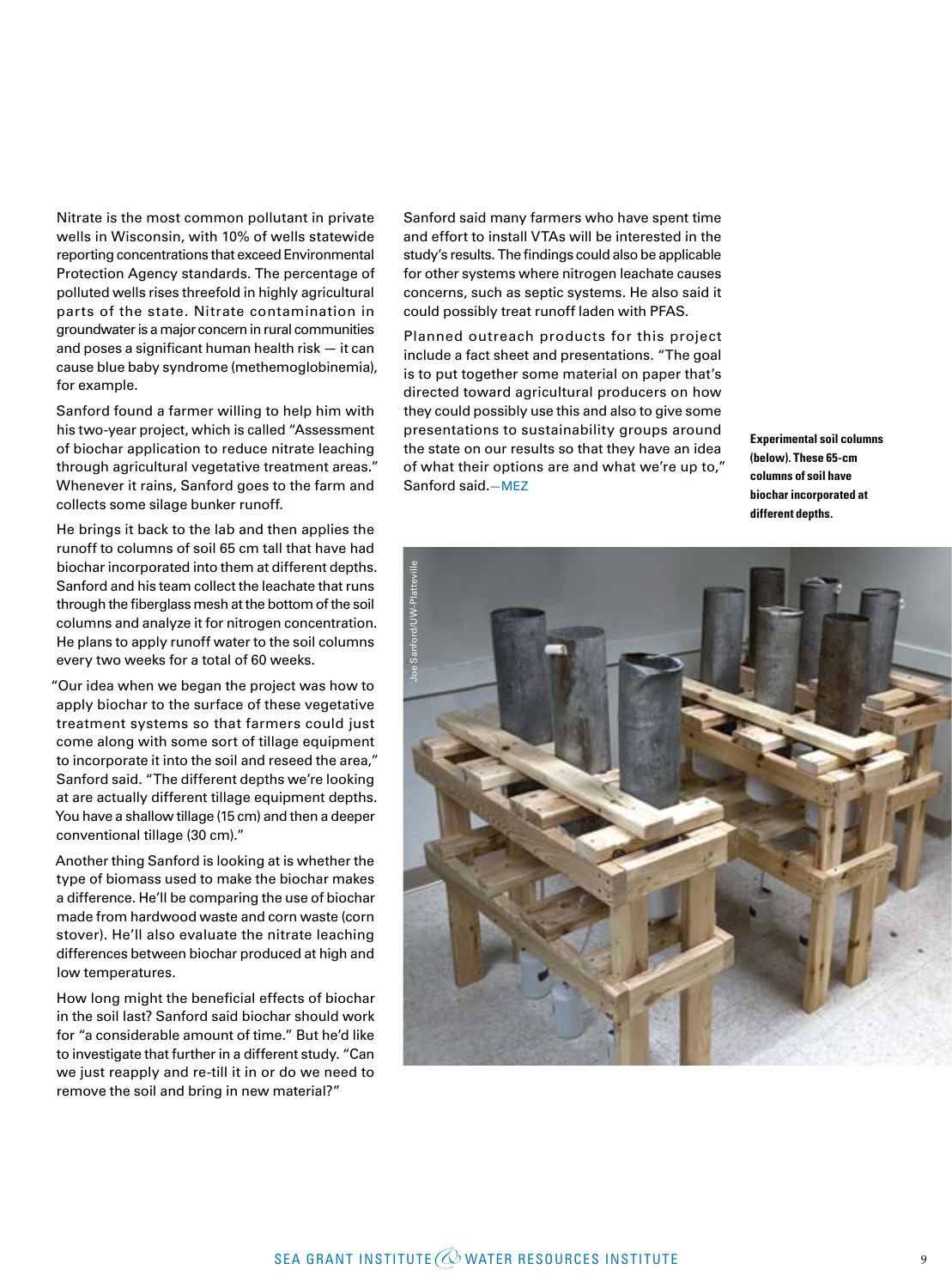# <span id="page-9-0"></span>**Looking Forward to Coordinating CHAOS**

Ever since she was a child, Sarah Brown has been interested in what makes people tick. She pursued that interest and intends to make good use of it in her role as a J. Philip Keillor Wisconsin Coastal Management-Sea Grant Fellow for Lake Superior.

"My dad was a wildlife biologist for the state of Illinois," Brown said. "When he came home from work and had any complaints, it was never about natural resources. It was always about people. So, I always had an interest in why people do what they do. That led to my interest in the social sciences."

family to northern Wisconsin and Duluth. That was a big attractor."

CHAOS stands for the [Coastal Hazards of Superior.](https://seagrant.umn.edu/programs/community-resilience-program/lake-superior-coastal-hazards) It's a group composed of local community leaders, managers, researchers and communicators who focus on issues affecting the Wisconsin and Minnesota coastlines of Lake Superior. These issues include erosion, shoreline planning, nutrient runoff pollution, flooding and community resilience.

"Being the CHAOS coordinator is the most awesome job title you can have!" Brown said. "I'm



#### **CHAOS coordinator is the most awesome job title you can have.**

Brown majored in psychology at Southern Illinois University Carbondale and then continued in a master's program in human dimensions of natural resources at the University of Missouri. Her thesis was on motivations and perceptions held by Missouri landowners with conservation easements on their properties.

As graduation neared, she applied for a variety of jobs, but nothing seemed the right fit. She widened her search to include internships and fellowships because it seemed, "like a natural next step after grad school and into the workforce," Brown said.

The one-year Keillor fellowship caught her eye for two reasons. "I felt like it gave me an opportunity to apply my social science skills to a natural resources issue by working with the CHAOS community of practice. Also, I've traveled many times with my

hoping through this role I can fold in social science methodology to benefit the future progression of this community of practice, whether it's finding out where it needs to go next or what it's going to be next, or just figuring out what community members want. I also want experience working alongside a state agency and to improve my skills in meeting facilitation and project coordination."

The state agency Brown will be working with is the Wisconsin Department of Administration's Coastal Management Program along with Sea Grant, the Lake Superior National Estuarine Research Reserve (Reserve) and the University of Wisconsin-Madison's Division of Extension. She is stationed in the Reserve's office in Superior. You can email Brown at [sarah.brown@wisconsin.go](mailto:sarah.brown%40wisconsin.go?subject=CHAOS)v.– MEZ

**Sarah Brown, CHAOS coordinator, this page. Opposite page, Lydia Salus, Sea Grant fellow, (top) and a house in Ozaukee County that is desperately in need of calming.**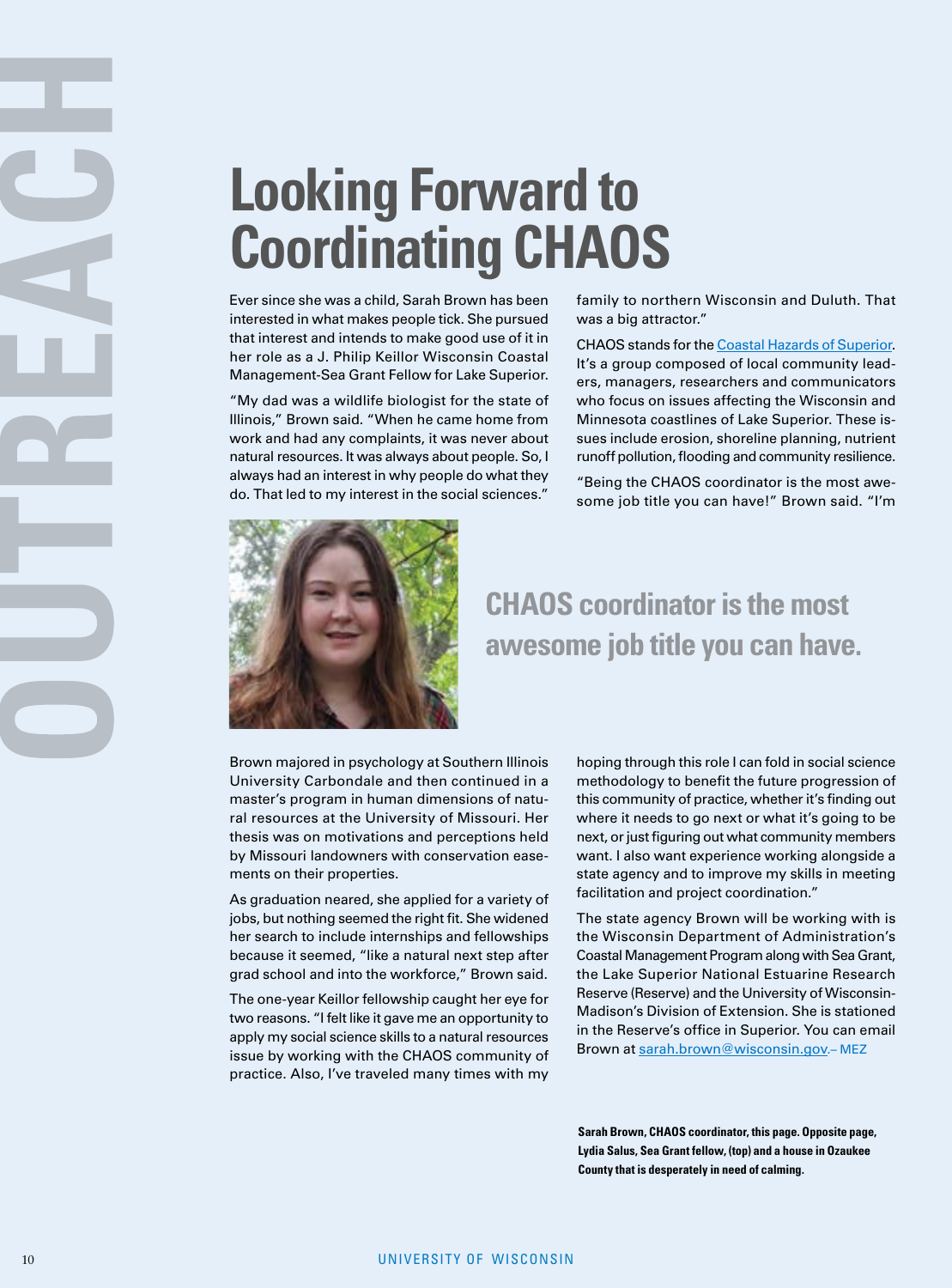# **Bringing CALM to Communities Facing Coastal Hazards**

Lydia Salus grew up about 20 miles from Lake Michigan, in a Wisconsin village graced with Mammoth Spring, where water seeps through cracks on top of the shallow aquifer that underlies much of Waukesha County.

Since her formative years, water has been a part of Salus' life. As an undergraduate, Salus worked on a project to facilitate fish passage through urban culverts. She got a master's degree in water resources management with a focus on hydrology from the University of Wisconsin-Madison with the intention of becoming a hydrologist devoted to ecological restoration.

Although that career in restoration shifted in 2018 when she signed on as an assistant to the Southeastern Wisconsin Coastal Resilience Project, Salus remains tied to water. Right now, her connection is through an initiative to increase coastal resilience on Wisconsin's Lake Michigan shoreline.

The project builds on the previous one, which assisted people in Kenosha, Racine, Milwaukee and Ozaukee counties in responding to rising lake levels — offering information on how to stabilize bluffs, address erosion and protect infrastructure.

It was also notable for encouraging conversation and cooperation among the whole mix of lakefront property owners — between private property holders and municipalities, counties, state agencies and federal partners.

Termed Collaborative Action for Lake Michigan (CALM) Coastal Resilience, the new project



places Salus at Sea Grant. The Wisconsin Coastal Management Program and State Cartographer's Office are the other members of this three-way partnership that, according to Salus, increases capacity to reach and serve communities.

"The Southeastern Wisconsin Resiliency project was a really good start for taking a regional approach to addressing hazards. Hazards don't just go away," she said. "That earlier project was good at building momentum in those communities, so then we just wanted to expand that up the coast to other communities and share that momentum with them."

CALM is funded by what Salus termed "an exciting grant; a competitive grant for something called a project of special merit" from the National Oceanic and Atmospheric Administration and which was awarded to the Wisconsin Coastal Management Program. It will strive for three outcomes:

- Increasing collaboration across all stakeholders.
- Developing, revising or adopting local ordinances, plans or policies that are going to help build resilience in coastal communities.
- $\blacksquare$  Fostering regional prioritization of hazards that need to be addressed so that when opportunities for collaborative action are available, community leaders are ready to capitalize.

CALM is a nearly \$250,000 18-month undertaking that kicked off in October 2021 and will conclude in March 2023, making it, as Salus said, "A quick turnaround, but we already have a good framework to build off of. I think it's a little bit easier to implement because we have something that we know worked (with the Southeastern Wisconsin Coastal Resiliency Project)."

More than 80 stakeholders attended the first, full network meeting in March. Presentations featured topics including coastal data needs, resiliency resources, infrastructure funding, upcoming trainings, and more, demonstrating the types of resources and opportunities Salus wants to share with the community over the next 12 months. Salus will continue to provide opportunities for Wisconsin Lake Michigan coastal communities to collaborate about coastal challenges and solutions, share case studies and tools…"



**We want to expand… to other communities and share that momentum with them.**

*continued on page 12* >>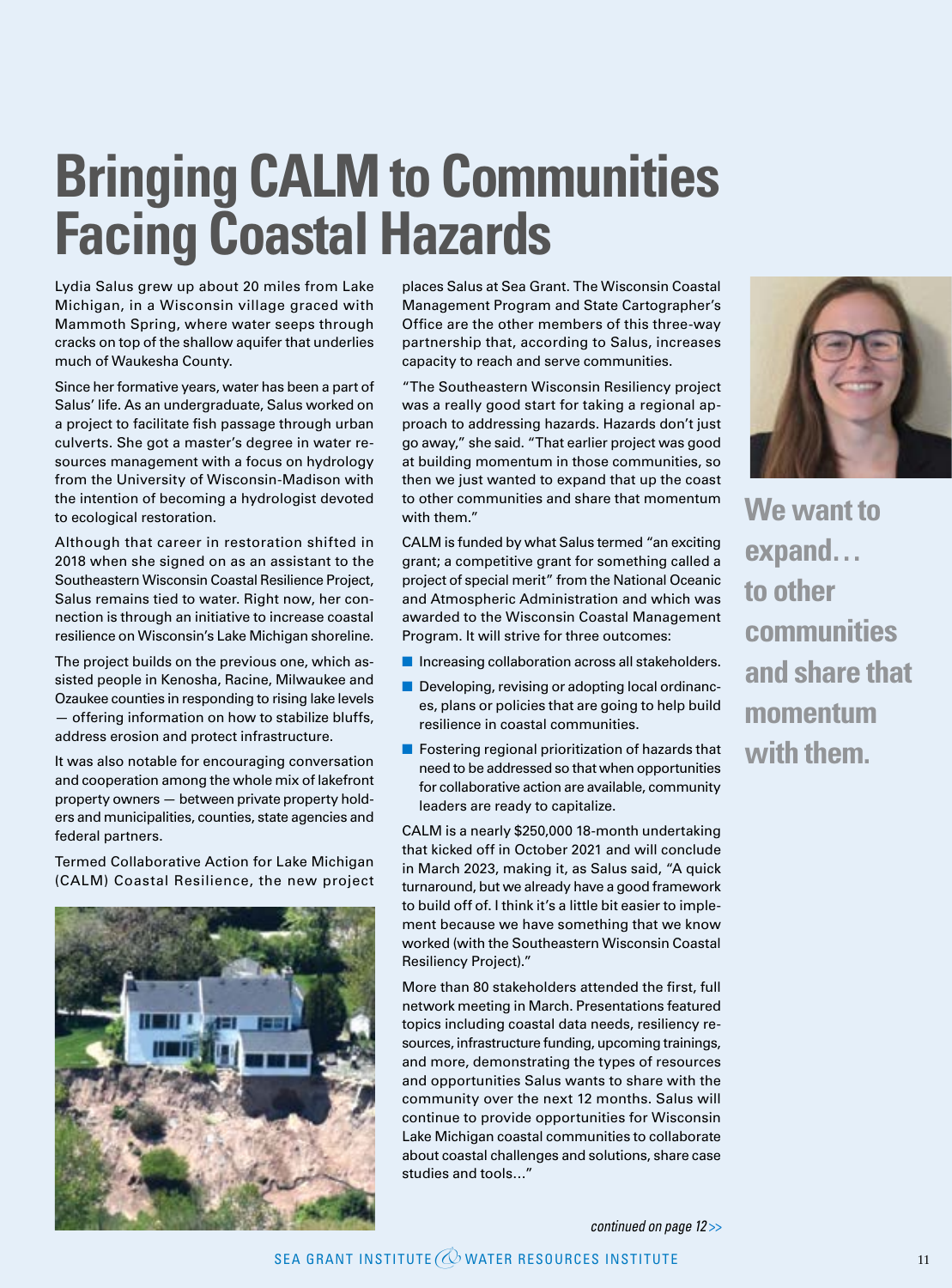# **AWRA Proceedings Library Complete**

As one of the longest running and most successful American Water Resources Association (AWRA) chapters in the country, the Wisconsin chapter has hosted an annual conference dating back to 1977. This collection of conference proceedings represents an important piece of Wisconsin's water resources legacy. To preserve and improve discoverability for this important collection, Mike Parsen and Brad Gottschalk of the Wisconsin Geological and Natural History Survey collaborated with Anne Moser and Maya Reinfeldt of the Wisconsin Water Library to create a permanent digital repository. Housed in **MINDS@UW**, the collection now includes digital copies of the proceedings from 1978

to today in the online catalog at the University of Wisconsin-Madison. Thanks to longtime Wisconsin AWRA member Maureen Muldoon, who generously donated her collection of paper programs, the team filled in historical gaps where needed.

The team is still on the hunt for the 1977 (Stevens Point) and 1979 (Oshkosh) programs to complete this legacy project. Please notify Anne Moser [\(akmoser@aqua.wisc.edu\)](mailto:akmoser%40aqua.wisc.edu?subject=AWRA) should you come across one or both of these.

Access the full collection: **[go.wisc.edu/awra-wisconsin](https://go.wisc.edu/awra-wisconsin)**.







## **Bringing CALM to Communities Facing Coastal Hazards**

*>> continued from page 11*

The types of folks involved are those housed in state and federal agencies, local and state elected officials, coastal engineers and landscape professionals, municipal technical staff members, people from academic institutions, sewerage districts and regional planning commissions.

Salus said she is feeling excited by the chance to bring together so many people through a process that embraces stakeholder-driven prioritization.

"I really like that term because we have built into the project the process of getting feedback from the communities. We are starting off with a survey of their needs, so we are then presenting tools and resources and bringing in speakers that are going to be helpful to them."

Salus is also feeling personally energized by this initiative, saying she appreciates the "unique challenge that balances the human-environment interaction.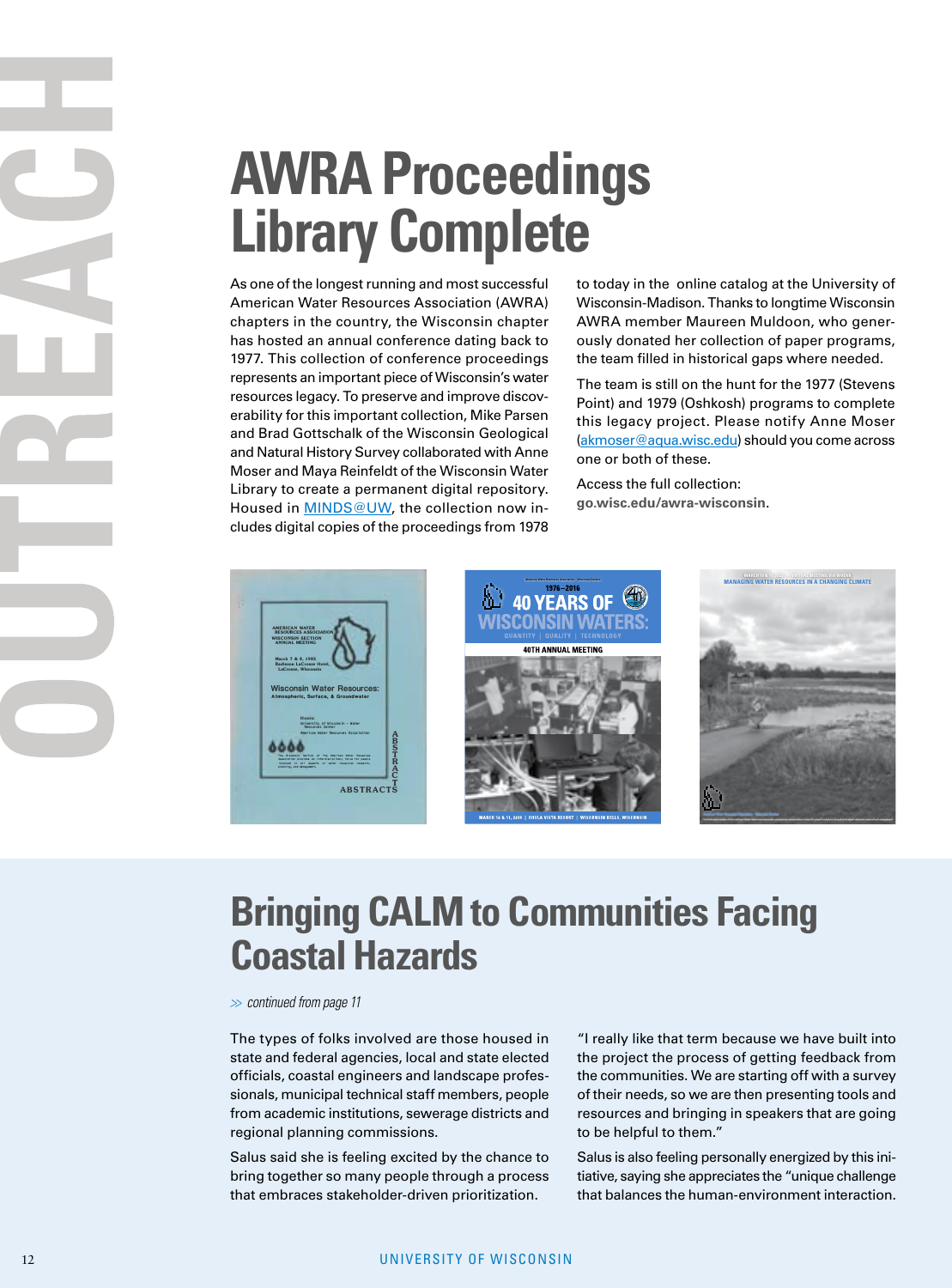# **PFAS in Wisconsin: Setting a Research Agenda Report Now Available**

In 2021, Sea Grant and the Water Resources Institute teamed up with the Wisconsin State Laboratory of Hygiene to host a virtual meeting of more than 50 state agency personnel and academics from the University of Wisconsin System. The main goal of the workshop was to identify knowledge gaps and energize opportunities for collaboration to move forward with a Wisconsin per- and polyfluoroalkyl substances (PFAS) research agenda. PFAS, manmade chemicals, are found in many products and used for a variety of purposes. PFAS can last in the environment for long periods of time and can pose health risks to people.

Amy Schultz, environment researcher for the University of Wisconsin-Madison-based Survey of the Health of Wisconsin, summed it up for most participants when she said points of collaboration "span all the worlds. And, collaboration is necessary."

All the worlds she referred to were the four areas around which the workshop had been formatted:

■ Environmental contamination by PFAS. PFAS have been found in surface and groundwater, rain, air, soil, fish and wildlife.

- How PFAS move and persist in the environment. There are 80 known sites of contamination in the state, but there are almost certainly more.
- How PFAS should be dealt with once discovered. There was uniform agreement among workshop attendees that there needs to be a way to sequester PFAS, but how? PFAS can also be removed from water and disposed of under proper conditions, but this can be expensive and may not be a long-term solution.
- The effects of PFAS on people. Studies have shown PFAS can increase cholesterol levels, decrease the efficacy of vaccines and — for pregnant women — cross the placenta. PFAS have been linked to cancer, osteoarthritis, ulcerative colitis and thyroid disease.

Gavin Dehnert, Sea Grant's emerging contaminants scientist, organized the meeting and wrote a report based on the presentations and discussion. Find the report at **[go.wisc.edu/5w3989](http://go.wisc.edu/5w3989)**. Contact Dehnert at [dehnert2@wisc.edu](mailto:dehnert2%40wisc.edu?subject=PFAS%20in%20Wisconsin) for further information. — MH



There are naturally occurring processes on the lake that wouldn't necessarily cause issues if we didn't have a built environment along the lake, if we didn't have people living there." She said she looks forward to the applied science that can address these coastal hazards that are certainly not going to disappear. Visit **[wicoastalresilience.org](https://wicoastalresilience.org)** for more information. —MH

**The CALM project builds on the Southeastern Wisconsin Resiliency project, expanding to include more communities.**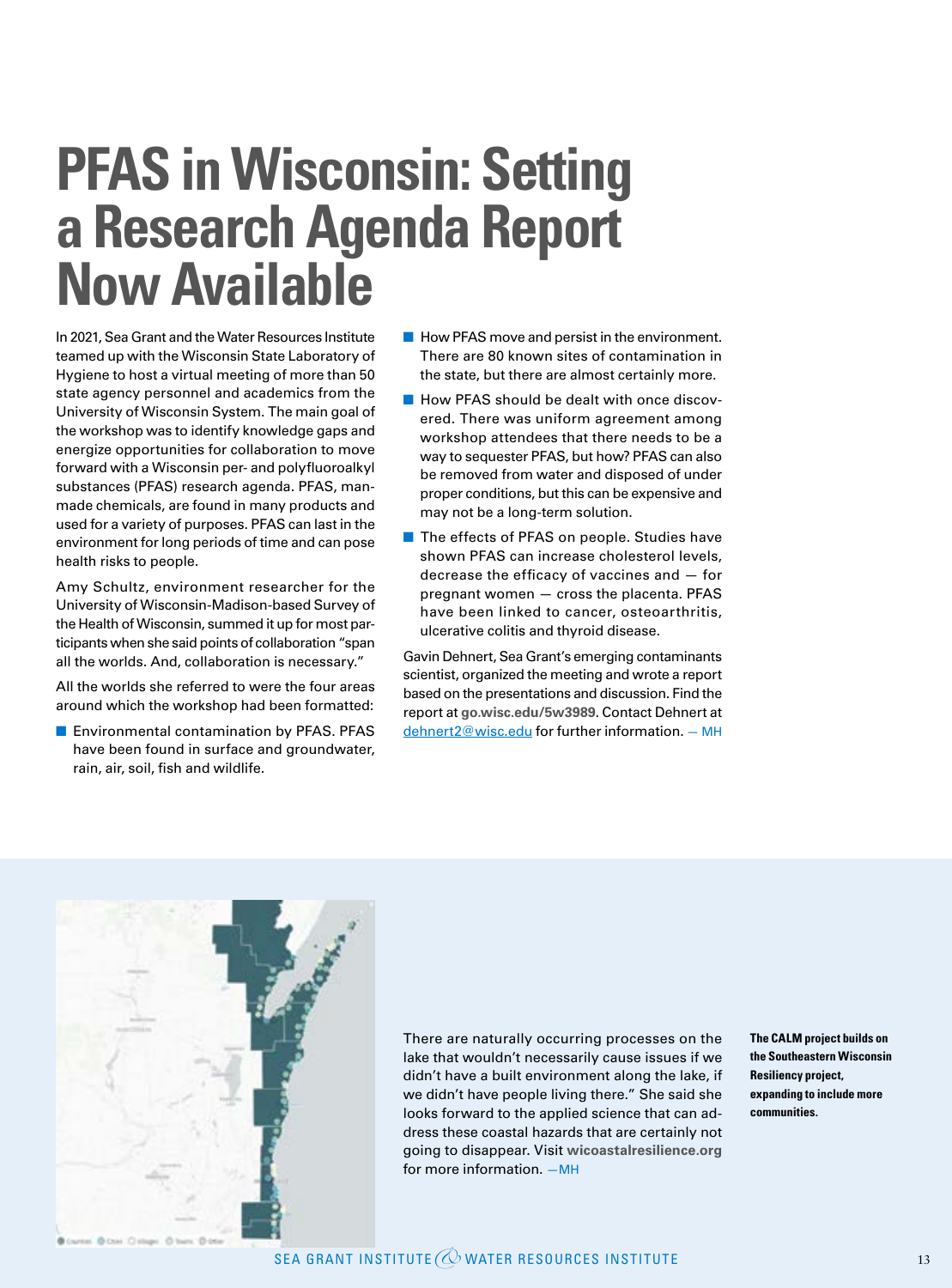



## **Maadagindan! Great Lakes and Ojibwe Culture Book Group for Young People**

Less than 1% of children's books feature Native American or Indigenous characters, according to a 2021 Cooperative Children's Book Center study.

Wisconsin Water Librarian Anne Moser — partnering with Hannah Arbuckle and Jenny Van Sickle of the Great Lakes Indian Fish and Wildlife Commission<br>[\(GLIWFC](https://glifwc.org/)) and intern Morgan Coleman – created a book group for teachers, parents and librarians who want to seek out these books and share them with young readers.

The club is called Maadagindan! (Start Reading!) Literature for Young People About the Great Lakes and Ojibwe Culture; it meets monthly online and is open to anyone who wants to join.

The group has had four monthly book discussions, and the number of attendees has been growing steadily. The books discussed include "Growing Up Ojibwe," written cooperatively by GLIFWC staff members; "The Sacred Harvest: Ojibway Wild Rice Gathering," by Gordon Regguinti; "The Birchbark House," by Louise Erdrich; and "The Water Walker," by Joanne Robertson. Each month's discussion included an Ojibwe guest who shared wisdom and stories based on the theme of the book. Past guests include Hannah Arbuckle, Kathleen Smith, Michael Waasegiizhig Price and Joanne Robertson. Wisconsin Water Library summer 2022 intern Maya Reinfeldt is planning a fall season of the book club. She hopes to build upon the work done by Moser and Coleman by locating and bringing awareness to additional children's books by Anishinaabe authors, focusing on relevant themes such as water protec tion, climate change, and the value and protection of Indigenous knowledge. Reinfeldt hopes that through the book club's outreach, more classrooms will take steps to respectfully incorporate Indigenous voices, stories and teachings in the curriculum, teaching children who already love to read how to appreci ate another invaluable perspective.

She said, "I hope the book club can provide not only a space for non-Indigenous people to learn from and about Anishinaabe authors, but also a safe and comfortable forum for Anishinaabe (and other Indigenous) people, be they guest speakers or attendees, to explore their own cultural back grounds within the context of children's literature."

For information and discussion questions for the books the group has read or to sign up for the fall sessions, visit the website at **[go.wisc.edu/Maadagindan](http://go.wisc.edu/Maadagindan)** .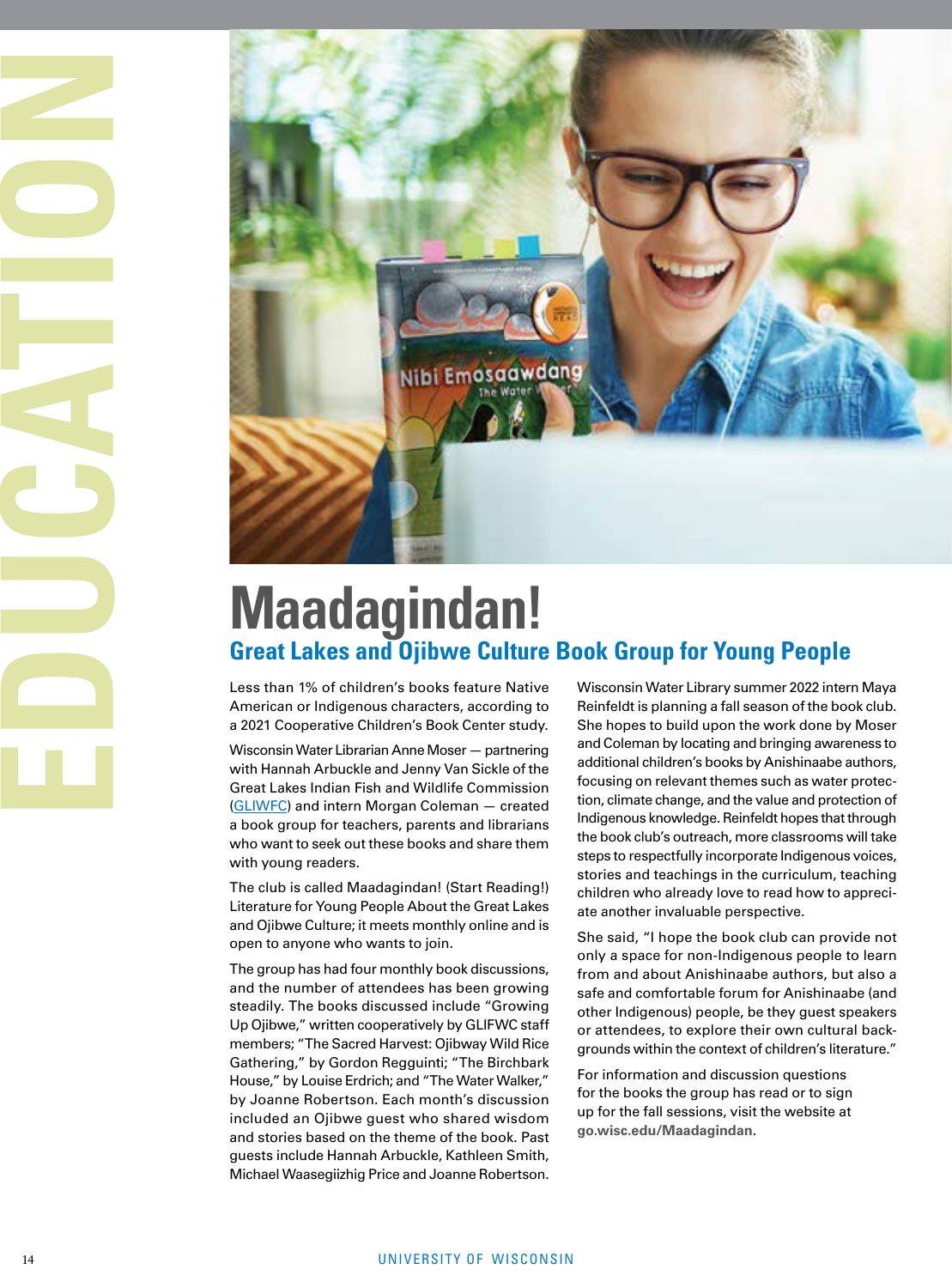#### **wisconsinwaterlibrary**



## **Dive Deep Into Great Lakes Shipwrecks**

The most famous shipwreck in the world is undoubtedly the RMS Titanic, memorialized in film and literature. But stories of the shipwrecks in our freshwater system are equally captivating. Explore Wisconsin's rich maritime history by diving into these selected reads about a few of the shipwrecks found in the waters of the Great Lakes. Our history is filled with adventure and catastrophe, weather phenomena and phenomenal characters.

**29 Missing: The True and Tragic Story of the Disappearance of the SS Edmund Fitzgerald by Andrew Kantar. East Lansing, Mich.: Lancaster: Michigan State University Press; Gazelle, 2000.**

**Door Peninsula Shipwrecks by Jon Paul Van Harpen. Charleston, SC: Arcadia, 2006.**

**The Edmund Fitzgerald: The Song of the Bell by Kathy-Jo Wargin and Gisjbert Van Frankenhuyzen. Ann Arbor: Sleeping Bear Press, 2015.**

**The Historic Christmas Tree Ship: a True Story of Faith, Hope and Love by Rochelle Pennington. Cleveland, Tenn.: Pathways Press, 2004.**

**Many a Midnight Ship: True Stories of Great Lakes Shipwrecks by Mark Bourrie. Toronto: Key Porter Books, 2005.**

**Mighty Fitz: the Sinking of the Edmund Fitzgerald by Michael Schumacher. Minneapolis: University of Minnesota Press, 2012.**

**Shipwrecks of the Great Lakes: Tales of Courage — and Cowardice by Cheryl MacDonald. Toronto: James Lorimer & Company Ltd., Publishers, 2011.**

**Stories from the Wreckage: a Great Lakes Maritime History Inspired by Shipwrecks by John Odin Jensen. Madison, Wis.: Wisconsin Historical Society Press, 2019.**

Don't miss the **[wisconsinshipwrecks.org](https://wisconsinshipwrecks.org)** website.

Anyone in Wisconsin can borrow the above books and more. Just email **[askwater@aqua.wisc.edu](mailto:askwater%40aqua.wisc.edu?subject=Shipwrecks)**.

When we took the reading from the DO meter, we found the water was hypoxic.

#### **Limit Jargon**

Our tests indicated that the water was hypoxic, meaning it had very low oxygen.



## **New science communication toolkit available**

Looking for help communicating about science to a nonscientist audience? A new publication is available to help students and researchers. Written by Amy Lentz, a graduate of the University of Wisconsin-Milwaukee's School of Freshwater Sciences professional master's program, and edited by Wisconsin Sea Grant Social Science Outreach Specialist Deidre Peroff, this free, downloadable "Science Communications Toolkit" offers tips to help make science more understandable to audiences such as elected officials, possible employers, grade-school students and reporters.

In addition, the publication contains suggestions for developing effective graphs, PowerPoint slides and social media messages. Funding was provided by Wisconsin Sea Grant in partnership with the University of Wisconsin-Green Bay in Manitowoc and the Southeastern Wisconsin Watersheds Trust Inc.

Take a look at **[go.wisc.edu/s9lk7m](https://publications.aqua.wisc.edu/product/science-communications-toolkit/)** and make your science stand out.–MEZ